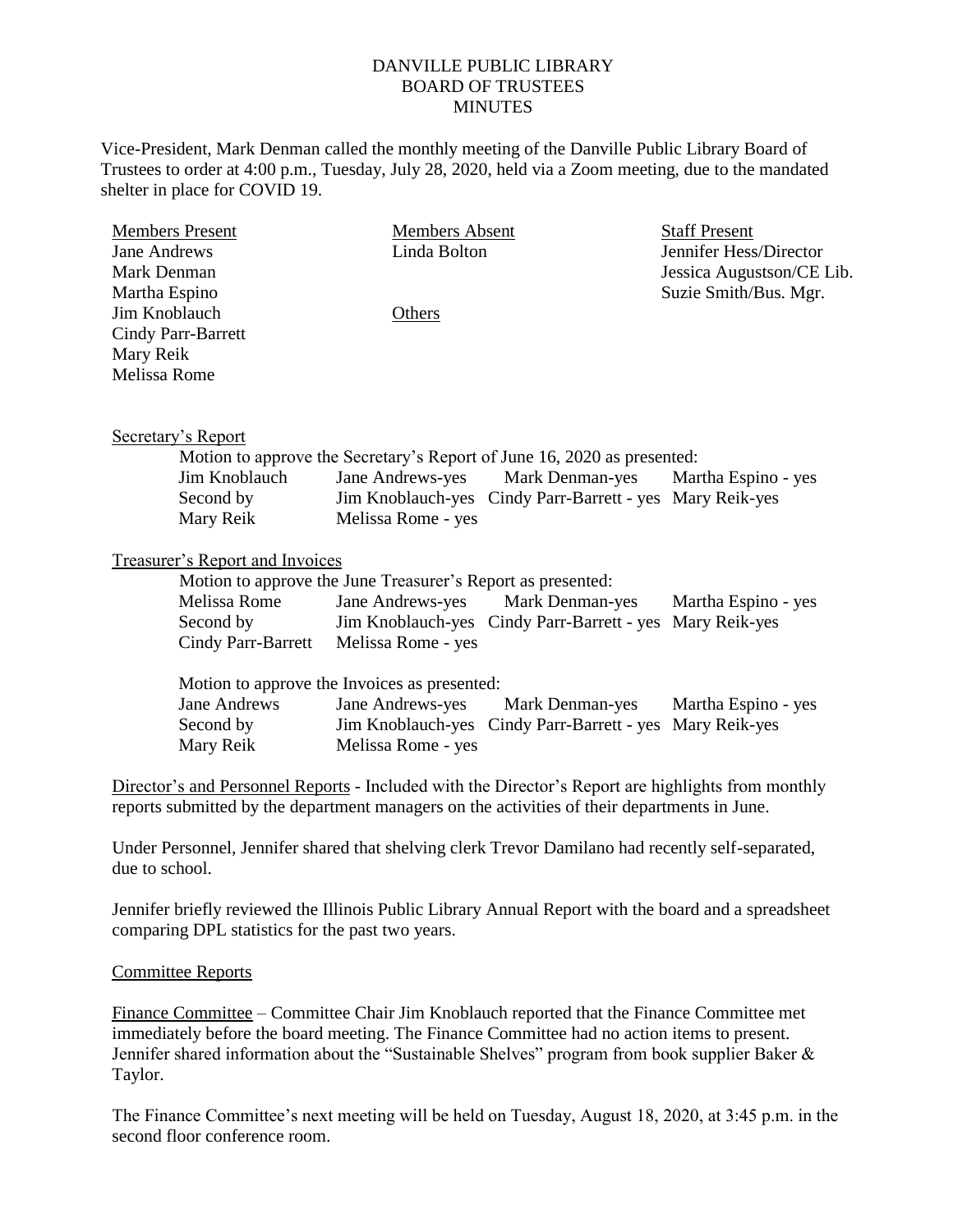Page 2 July 28, 2020 Board Minutes

Building Committee – The Building Committee meeting had no action items to present.

The Building Committee's next meeting will be held on Tuesday, August 11, 2020, at 4:15 p.m. in the second floor conference room.

Policy Committee – –The Policy Committee had seven action items to present, all of which were approved;

That the Danville Public Library Board add Code 3260: Disaster Plan.

Motion to approve as presented;

| Jane Andrews  | Jane Andrews-yes   | Mark Denman-yes                                          | Martha Espino - yes |
|---------------|--------------------|----------------------------------------------------------|---------------------|
| Second by     |                    | Jim Knoblauch-yes Cindy Parr-Barrett - yes Mary Reik-yes |                     |
| Jim Knoblauch | Melissa Rome - yes |                                                          |                     |

That the Danville Public Library Board revise Code 3510: Collection Development to expand the expectations for collection development in the reference collection.

Motion to approve as presented;

| Jim Knoblauch | Jane Andrews-yes     | Mark Denman-yes                                          | Martha Espino - yes |
|---------------|----------------------|----------------------------------------------------------|---------------------|
| Second by     |                      | Jim Knoblauch-yes Cindy Parr-Barrett - yes Mary Reik-yes |                     |
| Jane Andrews  | Melissa Rome $-$ yes |                                                          |                     |

That the Danville Public Library Board approve the revision of Code 5212 Reference and Archives Services Librarian, updating duties and responsibilities.

Motion to approve as presented;

| Mary Reik     | Jane Andrews-yes     | Mark Denman-yes                                          | Martha Espino - yes |
|---------------|----------------------|----------------------------------------------------------|---------------------|
| Second by     |                      | Jim Knoblauch-yes Cindy Parr-Barrett - yes Mary Reik-yes |                     |
| Jim Knoblauch | Melissa Rome $-$ yes |                                                          |                     |

That the Danville Public Library Board revise Code 5212: Public Services Manager to include information on Teen Zone staff.

Motion to approve as presented;

| Mary Reik     | Jane Andrews-yes   | Mark Denman-yes                                          | Martha Espino - yes |
|---------------|--------------------|----------------------------------------------------------|---------------------|
| Second by     |                    | Jim Knoblauch-yes Cindy Parr-Barrett - yes Mary Reik-yes |                     |
| Jim Knoblauch | Melissa Rome – yes |                                                          |                     |

That the Danville Public Library Board revise Code 5213: Library Assistant I.

Motion to approve as presented;

| Melissa Rome | Jane Andrews-yes     | Mark Denman-yes                                          | Martha Espino - yes |
|--------------|----------------------|----------------------------------------------------------|---------------------|
| Second by    |                      | Jim Knoblauch-yes Cindy Parr-Barrett - yes Mary Reik-yes |                     |
| Jane Andrews | Melissa Rome $-$ yes |                                                          |                     |

That the Danville Public Library Board revise Code 5538: Employee Name Tags to clarify language regarding expectations for employee names printed on the name tags.

Motion to approve as presented;

| Jane Andrews  | Jane Andrews-yes     | Mark Denman-yes                                          | Martha Espino - yes |
|---------------|----------------------|----------------------------------------------------------|---------------------|
| Second by     |                      | Jim Knoblauch-yes Cindy Parr-Barrett - yes Mary Reik-yes |                     |
| Jim Knoblauch | Melissa Rome $-$ yes |                                                          |                     |